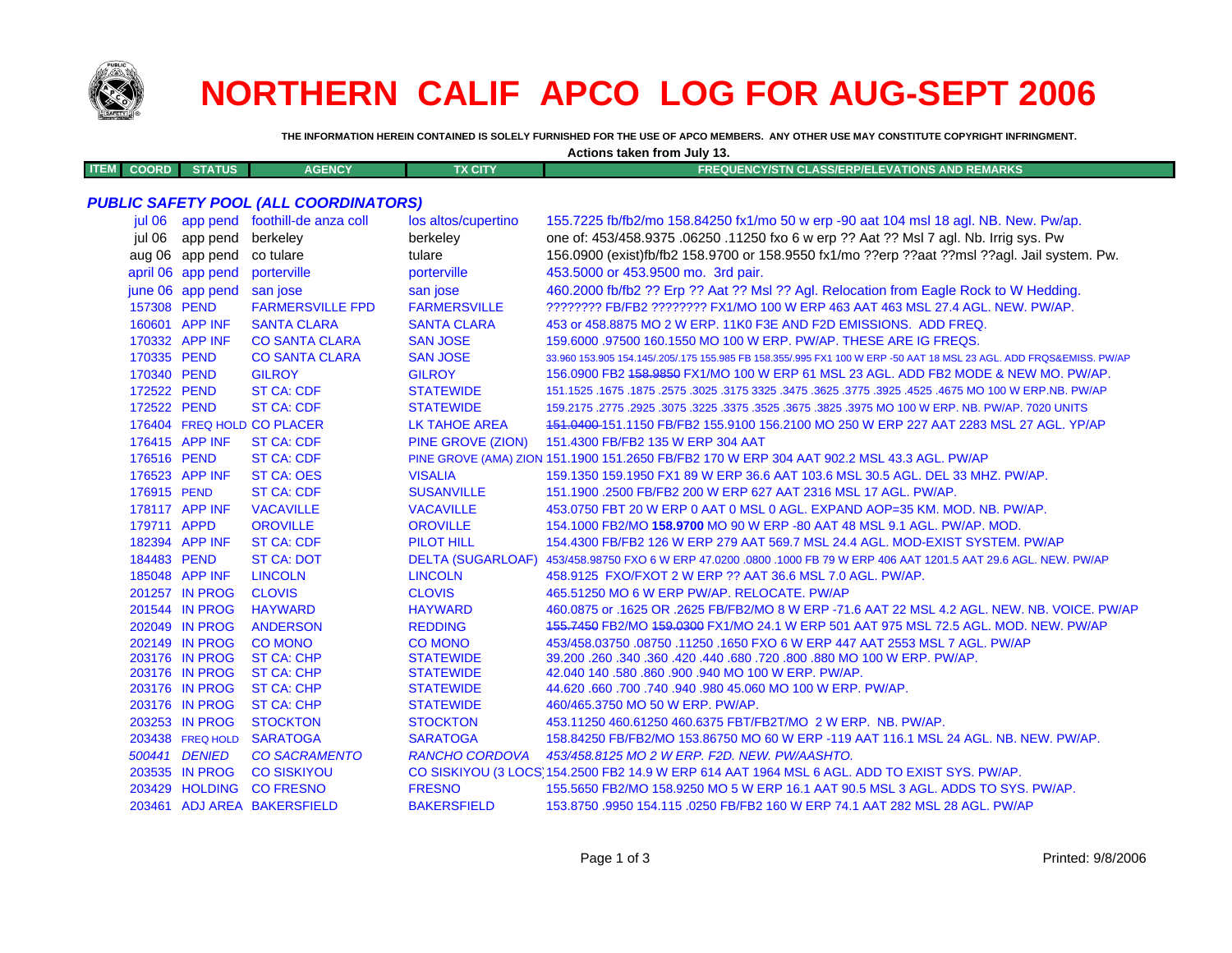**THE INFORMATION HEREIN CONTAINED IS SOLELY FURNISHED FOR THE USE OF APCO MEMBERS. ANY OTHER USE MAY CONSTITUTE COPYRIGHT INFRINGMENT.**

**Actions taken from July 13.**

| <b>ITEM</b> | <b>COORD</b>               | <b>STATUS</b>  | <b>AGENCY</b>                                        | <b>TX CITY</b>                      | <b>FREQUENCY/STN CLASS/ERP/ELEVATIONS AND REMARKS</b>                                                                                                                                                    |
|-------------|----------------------------|----------------|------------------------------------------------------|-------------------------------------|----------------------------------------------------------------------------------------------------------------------------------------------------------------------------------------------------------|
|             |                            |                | 203465 ADJ AREA BAKERSFIELD                          | <b>BAKERSFIELD</b>                  | 151.0700 FB 160 W ERP -9.9 AAT 123.4 MSL 16 AGL. PW/AP                                                                                                                                                   |
|             |                            |                | 203468 ADJ AREA BAKERSFIELD                          | <b>BAKERSFIELD</b>                  | 155.4300 FB 130 W ERP -16.9 AAT 123.4 MSL 16 AGL. PW/AP.                                                                                                                                                 |
|             |                            | 203675 IN PROG | <b>SAN RAMON VLY FPD</b>                             | W CREEK (DIABLO)                    | 460.5750 FB/FB2 8.5 W ERP 958 AAT 1170 MSL 10 AGL, PW/AP.                                                                                                                                                |
|             |                            | 500466 DENIED  | <b>CO FRESNO</b>                                     | <b>KERMAN</b>                       | 159.11250 FB2/MO 155.0850 FX1/MO 20 W ERP 14 AAT 59 MSL 15.2 AGL. NEW. PW/AASHTO.                                                                                                                        |
|             | 203706 APPD                |                | ST CA: JUDICIAL COUNCIISAN FRANCISCO                 |                                     | 453.2750 FB/FB2/FX1/MO 19 W ERP 25.6 AAT 19.2 MSL 36.6 AGL. NEW. WB. PW/AP.                                                                                                                              |
|             | 203743 APPD                |                | HUMBOLDT ST UNIV PD ARCATA                           |                                     | 155.1150 FB/FB2/MO 156.2400 MO 100 W ERP ??AAT 28 MSL 22 AGL. ADD NEW SITE. PW/AP.                                                                                                                       |
|             | 105317 APPD                |                | <b>RUSSIAN RIVER CO WATER GURNEVILLE</b>             |                                     | 173.28750 FXO 8W ERP V AAT V MSL 7 AGL. RESTORAL. SEVERAL LOCNS. IG/EWA.                                                                                                                                 |
|             | 105317 APPD                |                | <b>CO SAN MATEO</b>                                  | <b>MONTARA</b>                      | 453.2500 FB2 50 W ERP @230T 68.1 AAT 145 MSL 9.4 AGL. PW/IMSA.                                                                                                                                           |
|             | 024732 APPD                |                | HOOPA VALLEY RES FM HOOPA (HUM CO)                   |                                     | 155.3850 .1000 .8200 FB2/MO 150.8050 154.1900 .3550 .3850 151.0850 159.1800 MO                                                                                                                           |
|             |                            |                |                                                      | CONTINUES >>>                       | 35 W ERP 296 AAT 103.6 MSL 12 AGL. PW/IMSA. RESTORAL.                                                                                                                                                    |
|             |                            | 203881 IN PROG | <b>SANTA ROSA</b>                                    | <b>SANTA ROSA</b>                   | 453/458.93750 FXO/FXOT 6 W ERP V AAT V MSL 7 AGL, NB, NEW, PW/AP                                                                                                                                         |
|             | 1660019 APPD               |                | <b>TORRE AVE PROJECT 11 CUPERTINO</b>                |                                     | 465.0000 FB 25 W ERP ?? AAT 72 MSL 12 AGL. IG/PCIA. NEW. JOB-SITE DIGITAL PAGING.                                                                                                                        |
|             | 44099 APPD                 |                | <b>YUROK DEPT OF PS</b>                              | <b>KLAMATH AREA</b>                 | 173.3250 (IG) MO 100 W ERP. WB. NEW. PW/???                                                                                                                                                              |
|             | 060577 APPD                |                | <b>KANAHAWA WATER</b>                                |                                     | 153.7250 .2500 FB/MO ?? W ERP ?? AAT ?? MSL ?? AGL.                                                                                                                                                      |
|             | 510545 APPD                |                | <b>CO FRESNO</b>                                     | <b>KERMAN</b>                       | 155.0850 FB2/MO 159.1050 FX1/MO 20 W ERP 14 AAT 59 MSL 15.2 AGL. NEW. PW/AASHTO.                                                                                                                         |
|             | 204014 APPD                |                | <b>SAN MATEO PREHOSP</b>                             | <b>DALY CITY</b>                    | 151.4750 FB/MO 154.1000 155.4000 FB/FB2/MO 156.0450 FX1/MO49 W ERP 338.6 AAT 366 MSL 15 AGL.PW/AP                                                                                                        |
|             | 204014 APPD<br>204014 APPD |                | <b>SAN MATEO PREHOSP</b><br><b>SAN MATEO PREHOSP</b> | <b>DALY CITY</b><br><b>PACIFICA</b> | 151.4750 FB/MO 154.1000 155.4000 FB/FB2/MO 156.0450 FX1/MO49 W ERP 138.4 AAT 168 MSL 11 AGL.PW/AP<br>151.4750 FB/MO 154.1000 155.4000 FB/FB2/MO 156.0450 FX1/MO 270 W ERP 107.7 AAT 153 MSL 18 AGL.PW/AP |
|             | 204014 APPD                |                | <b>SAN MATEO PREHOSP</b>                             | SO SF                               | 151.4750 FB/MO 154.1000 155.4000 FB/FB2/MO 156.0450 FX1/MO 100 W ERP -33.2 AAT 24 MSL 6 AGL.PW/AP                                                                                                        |
|             | 204014 APPD                |                | <b>SAN MATEO PREHOSP</b>                             | SO SF                               | 151.4750 FB/MO 154.1000 155.4000 FB/FB2/MO 156.0450 FX1/MO 65 W ERP 117.6 AAT 164 MSL 3AGL.PW/AP                                                                                                         |
|             | 101884 APPD                |                | <b>KING AMERICAN AMB CO SAN FRANCISCO</b>            |                                     | 453.88750 MO/MO3 1.3 W ERP. PW/IMSA. NB.                                                                                                                                                                 |
|             | 204018 APPD                |                | <b>ST CA: CHP</b>                                    | <b>WILLIAMS</b>                     | 42.3600 FB DELETE FREQ. PW/AP                                                                                                                                                                            |
|             | 204020 APPD                |                | <b>ST CA: CHP</b>                                    | <b>YUBA CI</b>                      | 42.3600 FB DELETE FREQ. PW/AP                                                                                                                                                                            |
|             | 204021 APPD                |                | <b>ST CA: CHP</b>                                    | <b>WILLOWS</b>                      | 42.3600 FB DELETE FREQ. PW/AP                                                                                                                                                                            |
|             |                            | 510276 DENIED  | <b>BRISBANE</b>                                      | <b>BRISBANE</b>                     | 158.99250 MO 5 W ERP. NB. DIGITAL. PW/AASHTO                                                                                                                                                             |
|             |                            | 510276 DENIED  | <b>BRISBANE</b>                                      | <b>BRISBANE</b>                     | 156.08250 MO 5 W ERP. NB. DIGITAL. PW/AASHTO                                                                                                                                                             |
|             |                            | 510276 DENIED  | <b>BRISBANE</b>                                      | <b>BRISBANE</b>                     | 159.0450 MO 5 W ERP. NB. DIGITAL. PW/AASHTO                                                                                                                                                              |
|             | 204144 APPD                |                |                                                      |                                     | FOOTHILL-DeANZA COLL LOS ALTOS/CUPERTINO 155.72250 FB/FB2/MO 158.7825 FX1/MO 50 W ERP -90 AAT 104 MSL 6 AGL. NB. PW/AP                                                                                   |
|             | 100114 APPD                |                | <b>UNITED PARCEL SVC</b>                             | <b>STOCKTON</b>                     | 457.71250.78750.88750 467.18750.51250 MO 5 W ERP NB. IG/EWA. MOD.                                                                                                                                        |
|             | 100453 APPD                |                | UNITED PARCEL SVC                                    | <b>ROCKLIN</b>                      | 457.71250.78750.88750 467.18750.51250 MO 5 W ERP NB. IG/EWA. MOD.                                                                                                                                        |
|             | 100806 APPD                |                | <b>UNITED PARCEL SVC</b>                             | ANDERSON                            | 457.71250.78750.88750 467.18750.51250 MO 5 W ERP NB. IG/EWA. MOD.                                                                                                                                        |
|             | 203878 APPD                |                | <b>SANTA MARIA</b>                                   | SANTA MARIA                         | 453.8500 FB/FB2/MO 25 W ERP -62 AAT 79.6 MSL 12.1 AGL. NB. PW/AP                                                                                                                                         |
|             |                            | 204274 IN PROG | CO BUTTE                                             | CO BUTTE                            | 159.0600 MO/MO3 2 W ERP. NB. PW/AP                                                                                                                                                                       |
|             |                            | 204279 IN PROG | PALO ALTO                                            | PALO ALTO                           | 453/458.6375 458.4125 .5125MO 4 W ERP NB. NEW. PW/AP                                                                                                                                                     |
|             | 204317 APPD                |                | <b>CO PLACER</b>                                     | CO PLACER                           | MED 1-10 + 458 MO 100 W ERP ??AAT ?? MSL ?? AGL. INCR MO COUNT. PW/AP.                                                                                                                                   |
|             | 204318 APPD                |                | <b>CO PLACER</b>                                     | CO PLACER                           | MED 1-10 + 458 MO 1 W ERP ??AAT ?? MSL ?? AGL. INCR MO COUNT. PW/AP.                                                                                                                                     |
|             | 204321 APPD                |                | CO SAN JOAQUIN                                       | <b>STOCKTON</b>                     | 155.4000 FB/MO 200 W ERP 18 AAT 4.5 MSL 25 AGL. CENTRALIZE DISPATCHING. PW/AP.                                                                                                                           |
|             | 032131 APPD                |                | PG&E                                                 | <b>ESPARTO</b>                      | 153.6050 153.7250 FB/MO 19 W ERP652 AAT 928 MSL 41 AGL. MOD. NB. IG/UTC                                                                                                                                  |
|             | 03213x APPD                |                | PG&E                                                 | <b>ELMIRA</b>                       | 153.6050 153.7250 FB/MO 275 W ERP -9 AAT 25 MSL 31 AGL, MOD, NB, IG/UTC                                                                                                                                  |
|             |                            | 204497 IN PROG | <b>EUREKA</b>                                        | <b>EUREKA</b>                       | 4 UHF FXO 10 W ERP. NEW. WB.                                                                                                                                                                             |
|             | 032969 APPD                |                | <b>SAN BRUNO</b>                                     | <b>SAN BRUNO</b>                    | 460/465.53750 MO 2 W ERP. NB. F1D/F3E. PW/IMSA                                                                                                                                                           |
|             |                            |                |                                                      |                                     |                                                                                                                                                                                                          |
|             | 204514 APPD                |                | <b>CO KERN</b>                                       | ARVIN                               | 460.28750 FB/FB2/FX1/MO 200 W ERP -135.1 AAT 135 MSL 18.2 AGL. NB. PW/AP                                                                                                                                 |
|             | 644150 APPD                |                | <b>ORLEANS VFD</b>                                   | <b>ORLEANS</b>                      | 155.7750 FB2/MO 151.4750 MO 6 W ERP 990 AAT 1832 MSL 12 AGL. NEW. PW/FCCA.                                                                                                                               |
|             | 644152 APPD                |                | <b>YREKA</b>                                         | <b>YREKA</b>                        | 173.28750 FXO 20 W ERP -87 AAT 922 MSL 35 AGL. MULTI SITES, ADD TO EXIST SYS. PW/                                                                                                                        |
|             |                            | 204674 IN PROG | STANISLAUS REGIONAL ANGLES CAMP                      |                                     | 153.770 155.3700 158.7300 155.1150 158.8650 151.0100 154.9950 155.4300 155.0850 FB/FB2                                                                                                                   |
|             |                            | 204674 IN PROG | STANISLAUS REGIONAL ANGLES CAMP                      |                                     | 554.6 AAT 917.7 MSL 34.2 AGL. ADD SEC SITE. WB. PW/AP                                                                                                                                                    |